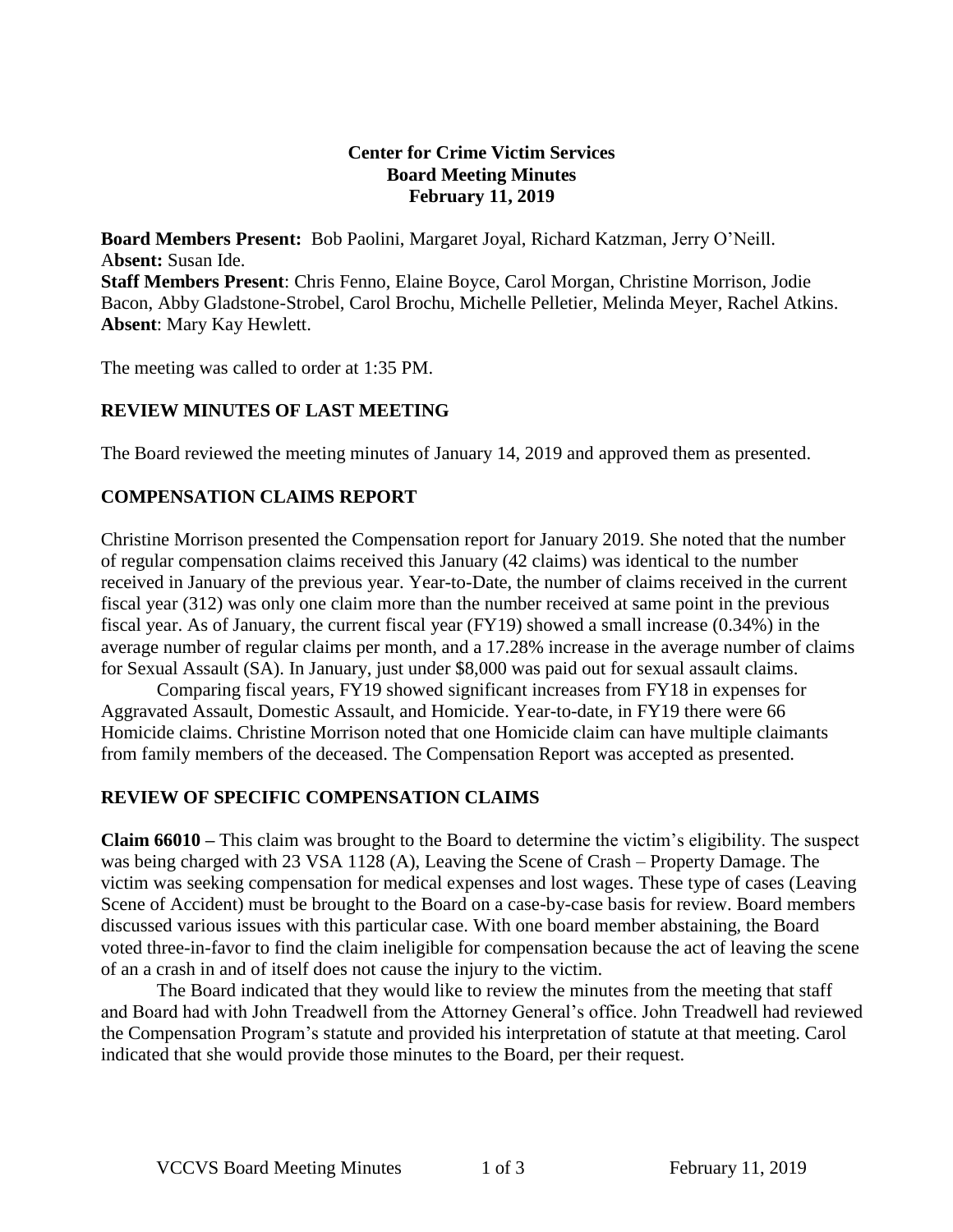## **RESTITUTION UNIT REPORT**

Michelle Pelletier reported on the Restitution Unit (RU) for January 2019. Collections for January came in a bit short of the month's goal, however Year-to-Date collections were \$6,000 ahead of the fiscal year's goal. RU Case Managers collected \$40,877 in January and there were no receipts from Tax Offsets.

For the past two years the RU has sent unclaimed victim payments to the state's unclaimed property office. Michelle advised that this year the RU has been working with that office to see if any offenders have unclaimed property. Theoretically, it looks as though there may be up to \$36,000 in offender unclaimed property that the RU could receive and distribute to victims. The Restitution Unit Report was accepted as presented.

## **FINANCIAL REPORT**

Carol Brochu presented the Financial Report through January 2019. She advised that this January the Compensation Special Fund revenues did well and exceeded last January's. The Restitution Fund and DV/SV Fund were also in healthy shape, and Year-to-Date Compensation expenses were less than budgeted for at this point in the fiscal year.

Carol Brochu advised that she and Chris Fenno had presented to the House Appropriations Committee recently. Bob Paolini and the Center's state Financial Analyst were also present at that meeting. The Center's three new federal grants were discussed, as well as increases to CCVS expenses such as travel. When Carol Brochu informed the Committee that CCVS has received a federal grant to acquire a grants management software system, she learned that other state agencies are also wanting such a system. CCVS needs to spend that federal grant within the next two years. Carol noted that CCVS would like to purchase a software system that would work with other state agencies. There would be a cost savings for all state users if they can share the same system. CCVS is also looking at re-designing our annual report and returning to a printed version. The Financial Report was accepted as presented.

#### **CENTER UPDATE**

Chris Fenno advised that CCVS had formally retracted the 30-day notice given to subgrantee HopeWorks, after the organization submitted an improved work plan and agreed with a CCVS requirement to provide an outreach plan this March. Chris met with the Board of HopeWorks and learned that all new positions at HopeWorks were interim to allow for the possibility of former staff returning. Chris noted that the former employees had formed a collective, which if it becomes a new Network program could receive CCVS funding. CCVS board member Jerry O'Neill disclosed that one of his firm's partners represents HopeWorks, so if the CCVS Board ever needs to rule on this issue, Jerry will recuse himself.

Chris Fenno updated the Board on her meeting with Vermont senators regarding defunded STOP subgrantees. CCVS has offered technical assistance to the defunded programs and will provide three months of gap-funding to cover staff salaries while new grant funding for them is pending.

Chris advised on a meeting with Child Advocacy Centers (CACs) regarding audit requirements and the federal threshold that triggers an audit. The federal requirement for site visits has been changed from every three years to every two years. However, CCVS was able to change this to every four years, based on a desk review that assessed subgrantee risk levels. A desk review allows